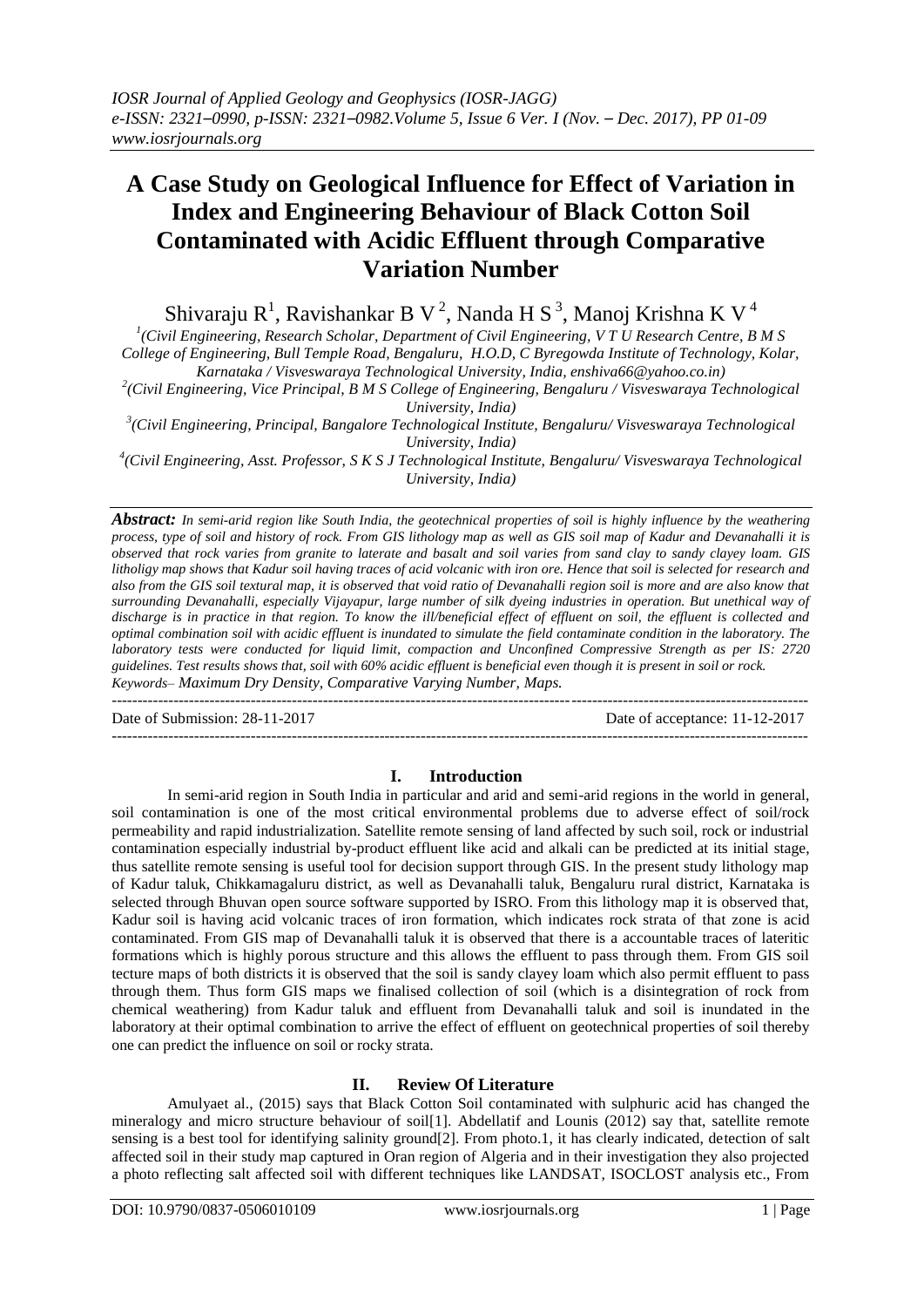these maps they concluded that salt affected soils are spread across the world especially in semi-arid and sub humid regions. They also said that the soil salinity is through natural or human induced processes and it is a major environmental hazard. They also conclude that RS and GIS is an effective tool in comparing salinity of the land and its percentage before and after interference. Photo.2 shows salt affected soil in different spots of Oran. Mallikarjuna et al., (2008) says that structural change in clay due to the influence of textile dye waste on clayey soil, affects the engineering properties of soils[3]. Madhi et al. (2014), have studied the application of remote sensing technique in geoenvironmental engineering through a field spectral reflectance measurements to identify naturally hydrocarbons contaminated soil and also carried out field tests for ground truth [4]. They found a good comparison of results between spectral reflectance from field measurement and analyzing the satellite imagery and the method improves to save cost, time, effort and manpower. Masashi et al., (1997), the effect of acid rain on physic-chemical and engineering properties of soil shows that the unconfined compressive strength has generally increased with soak time[5]. Rao and Indiramma (2009) have reported that, the textile effluent is found to be effective in reducing liquid limit as well as swelling properties, increasing strength and compaction characteristics and stability of soil mass increased due to increase in the textile effluent concentration[6]. Ramesh et al. (2010) have expressed their various test results in terms of Strength Gain Number-SGN[7]. Taha et al. (2015), concluded that soil salinization is one of the crucial environmental problems and due to this, adversely affects on agricultural productivity and sustainable development especially in arid and semi-arid region of the world[9]. They also said that remote sensing and GIS maps as well as modeling outperformed the traditional methods in superimposing the same ground before and after salinization. They shows that these maps are very good estimators in case of exposed soil or soil with low scattered vegetation. Umesh et al., (2012) have studied the adverse effect of acid concentration on geotechnical properties of Black Cotton Soil and found that water holding capacity play a role in strength reduction[10].



**Photo.1 Salt affected soil with different techniques- LANDSAT & ALI-EO-1 Oram [Courtesy: Abdellatif and Lounis (2012)]**



**Photo.2 Detection of Salt affected soil (represented with white bluish colour) in different Spots of Oram [Courtesy: Abdellatif and Lounis (2012)]**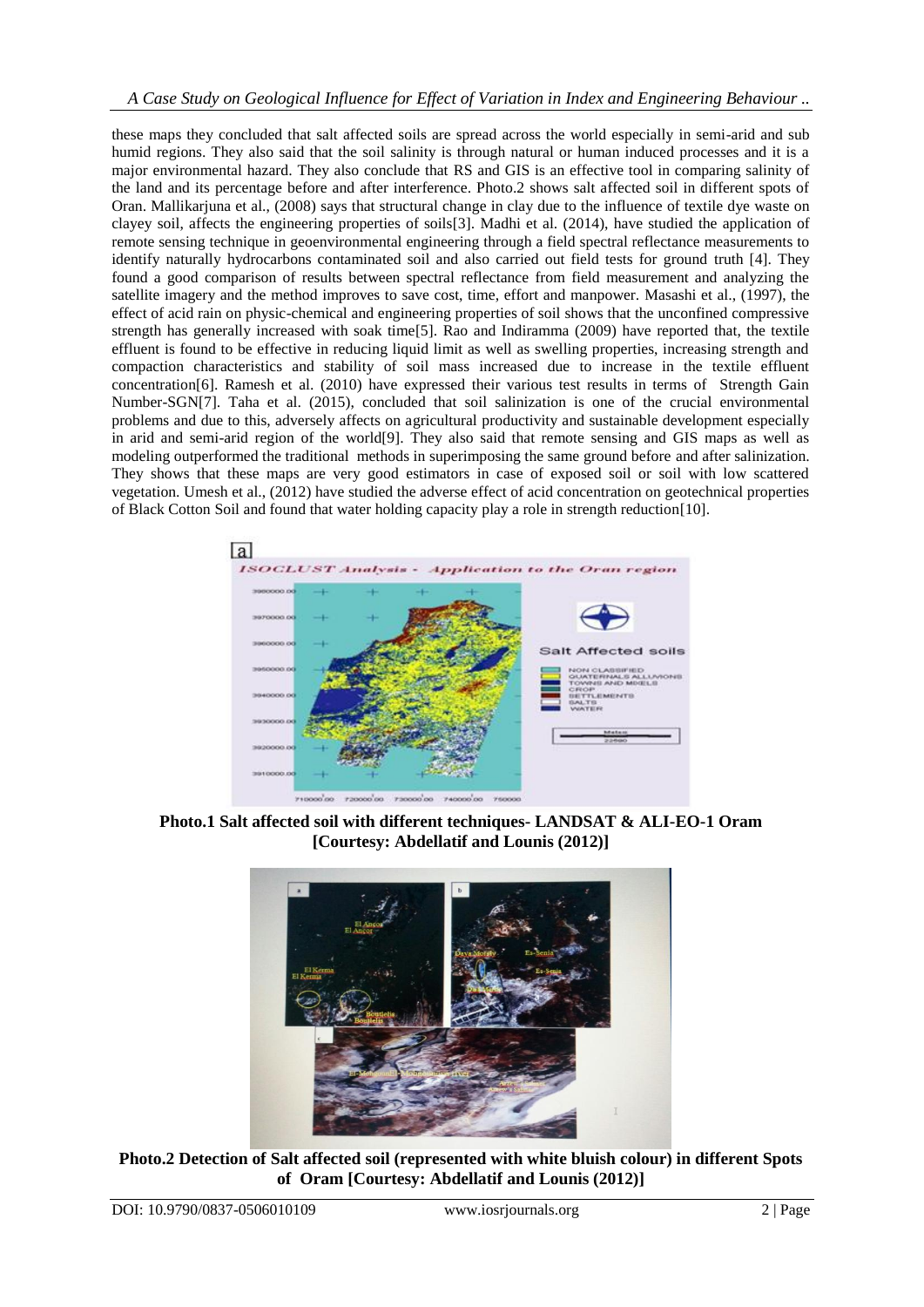Form the above remote sensing and GIS literatures, it is observed that, these maps will clearly indicates geology of rock formation; soil texture and its contamination are projected environmental hazards due to movement of chemicals. Hence remote sensing and GIS approaches are used in this paper for selecting study area in which this area may affected by chemicals like silk dyeing acidic effluent in future.

Several researchers has collected the soil and effluents randomly and conducted some of the geotechnical property tests. However, from the literature review of remote sensing and GIS papers as well as traditional papers it has concluded that modern methods implemented papers has not discussed effect of contaminants on soil, on the other hand traditional researchers have not logically given justification through modern techniques like remote sensing & GIS regarding the purpose of collecting soil or effluent from the same or different locations. Hence this paper act as a bridge between modern techniques of remote sensing and GIS approaches in decision making in selection of study area and carryout various tests through traditional methods.

# **III. Materials And Methods**

This paper has been prepared by conducting laboratory test on compaction and strength behaviour of soil treated with acidic effluents and results were compared to soil treated with tap water. Black Cotton Soil, silk dyeing effluents were used for the present investigation. Black Cotton Soil is collected from open method of soil exploration at location Kadur, Chikkamagalur district, Karnataka state, India at a depth of 1.6m from normal ground level. The obtained soil is pulverised and soil passing through the 425µ IS sieve used for the present investigation. The acidic effluent is collected at the outlet point in the silk dyeing industry at Vijayapura, Bengaluru, India.

# **3.1.1 Sample preparation**

Pulverised Black Cotton Soil has soaked in soaking containers, containing silk dyeing acidic effluent for a period of four days in order to simulate field soil contamination condition. The soil which is collected from the soaked containers were air dried and oven dried in a thermostatically controlled oven, there after soaked soil samples were taken for conduction of compaction and Unconfined Compressive Strength test. Typical soaking containers are shown in photo 3.0. Two stages of experiment were conducted for both compaction and Unconfined Compressive Strength test. In the first phase oven dried field soil mixed with tap water to simulate uncontaminated ground condition. In the second phase, to stimulate varying concentration of effluent in soil, the collected acidic effluent has diluted from 10% to 90% and these diluted effluent preserved in separate cans as shown in photo 4.0. At each stage of experiment instead of distilled /tap water, diluted effluents which are preserved in respective cans are used for compaction and Unconfined Compressive Strength test. The physical and chemical properties of Black Cotton expansive soil shown in Table 1.0 and Table 2.0. Chemical properties of effluents are shown in Table 3.0.



**Photo 3 Typical pictorial representation of Black CottonSoil treated (soaked) in Acidic effluent**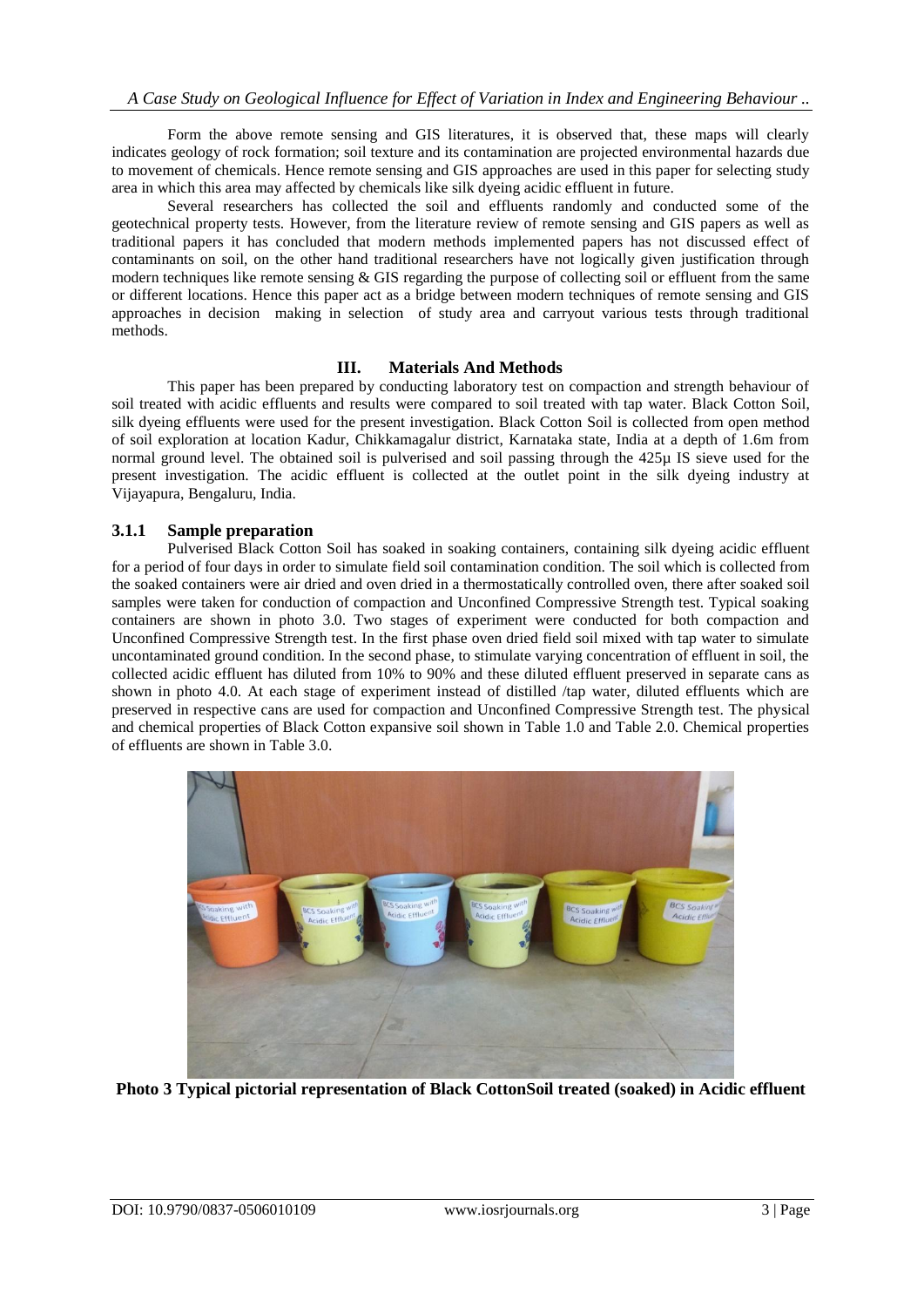*A Case Study on Geological Influence for Effect of Variation in Index and Engineering Behaviour ..*



**Photo 4 Diluted Acidic effluent stacked in containers**

| Table I Physical properties of expansive soll |               |  |
|-----------------------------------------------|---------------|--|
| <b>Soil Index</b>                             | <b>Values</b> |  |
| Natural moisture content(%)                   | 8.5           |  |
| Liquid Limit (%)                              | 77.00         |  |
| Plasticity Index (%)                          | 54.00         |  |
| Gravel $(\%)$                                 | 0.40          |  |
| Sand $(\%)$                                   | 23.40         |  |
| Silt size fraction (%)                        | 34.20         |  |
| Clay size fraction $(\%)$                     | 42.00         |  |
| Classification of soil                        | <b>CH</b>     |  |
| Compaction test                               |               |  |
| OMC(%)                                        | 25.80         |  |
| MDD (kN/m <sup>3</sup> )                      | 15.40         |  |
| Unconfined Compressive Strength $(kN/m2)$     | 230           |  |

# **Table 1 Physical properties of Expansive soil**

# **Table 2 Chemical properties of Expansive Black Cotton Soil**

| <b>Parameters</b>                                 | <b>Results</b> |
|---------------------------------------------------|----------------|
| Calcium Oxide as CaO, (% by mass)                 | 2.80           |
| Magnesium Oxide as MgO, (% by mass)               | 1.2            |
| Silicon Dioxide as $SiO2$ , (% by mass)           | 64.1           |
| Iron Oxide as FeO <sub>3</sub> , $(\%$ by mass)   | 5.6            |
| Aluminium Trioxide as $Al_2O_3$ , (% by mass)     | 8.43           |
| Loss on Ignition, by mass at $900^{\circ}$ C      | 8.8            |
| Sodium Oxide as NaO <sub>2</sub> , $(\%$ by mass) | 0.086          |
| Potassium Oxide as $K_2O$ , (% by mass)           | 0.35           |
| Manganese Oxide as MnO, (% by mass)               | 0.03           |

#### **Table 3 Chemical properties of effluent**

| <b>Properties</b> | 100% concentrated<br><b>Effluent</b> | 60% concentrated<br><b>Effluent</b> | Water<br>(Tap) |
|-------------------|--------------------------------------|-------------------------------------|----------------|
| Pb $(\mu g/l)$    | 16.83                                | 2.32                                | 0.14           |
| $Cd$ ( $\mu$ g/l) | 18.01                                | 3.85                                | 0.02           |
| Al $(\mu g/l)$    | 18.22                                | 3.32                                | 0.06           |
| $Na$ (mg/l)       | 92.00                                | 58.90                               | 28.00          |
| $K$ (mg/l)        | 6.00                                 | 4.20                                | 1.30           |
| $Cr$ (mg/l)       | 0.11                                 | 0.01                                | 0.01           |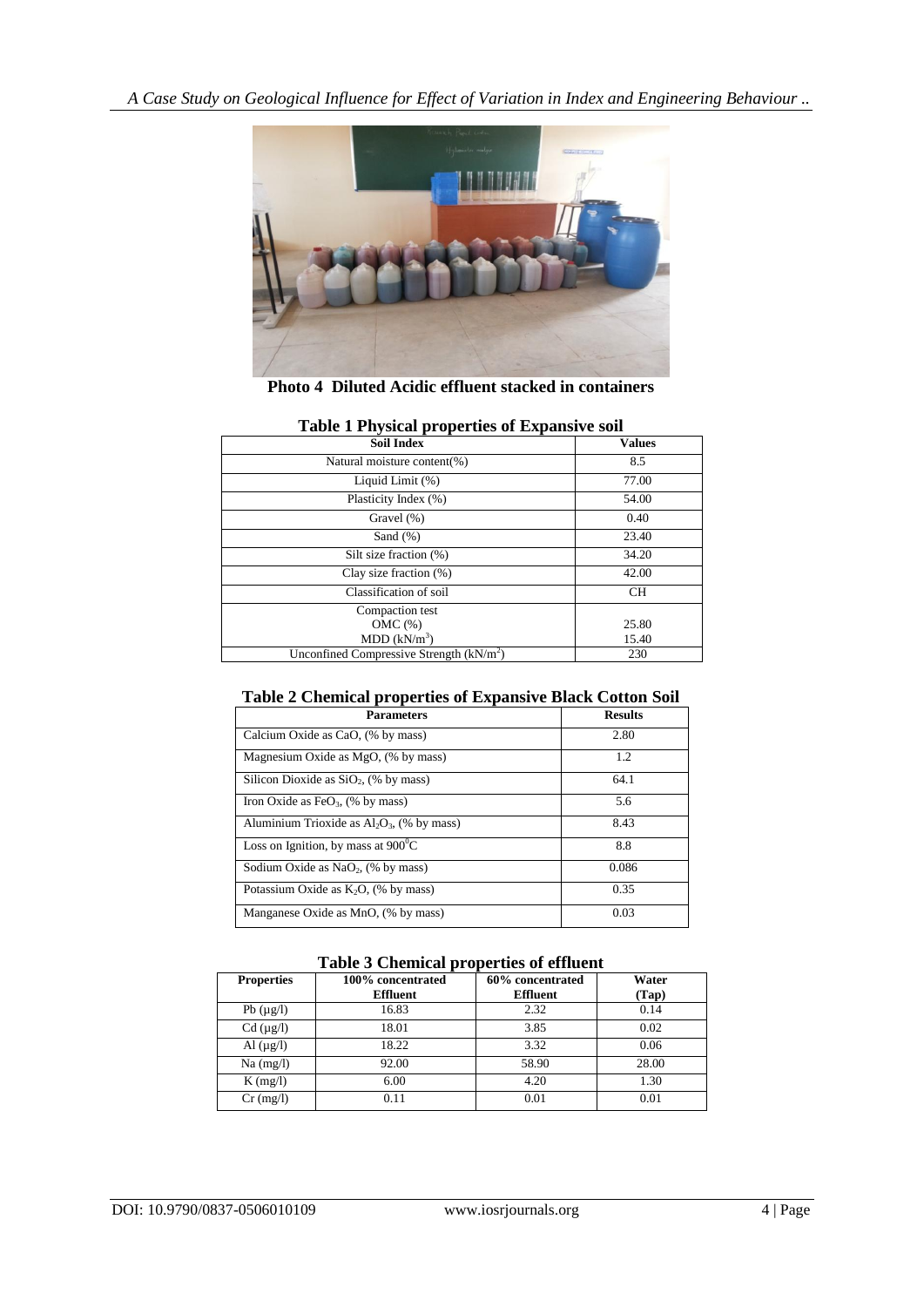# **IV. Results And Discussion**

The main variables controlling the wastewater movement in the soil are litology and geological structure.

Litological Mapping: Lithology refers to an individual rock type, which is a basic geological unit. In the unconsolidated/semi-consolidated sediments and some volcanic rocks which have primary porosity and permeability. Remote sensing provides the basis for discrimination and differentiation of rock types with minimum ground survey and more accurately. Lithology maps Kadur and Devanahlli used in this study are shown in Fig. 1 and Fig. 2 respectively.



**Fig. 1 Lithology Map of Kadur taluk in Chikkamagalur District**



**Fig. 2 Lithology Map of Devanahalli taluk in Bengaluru District**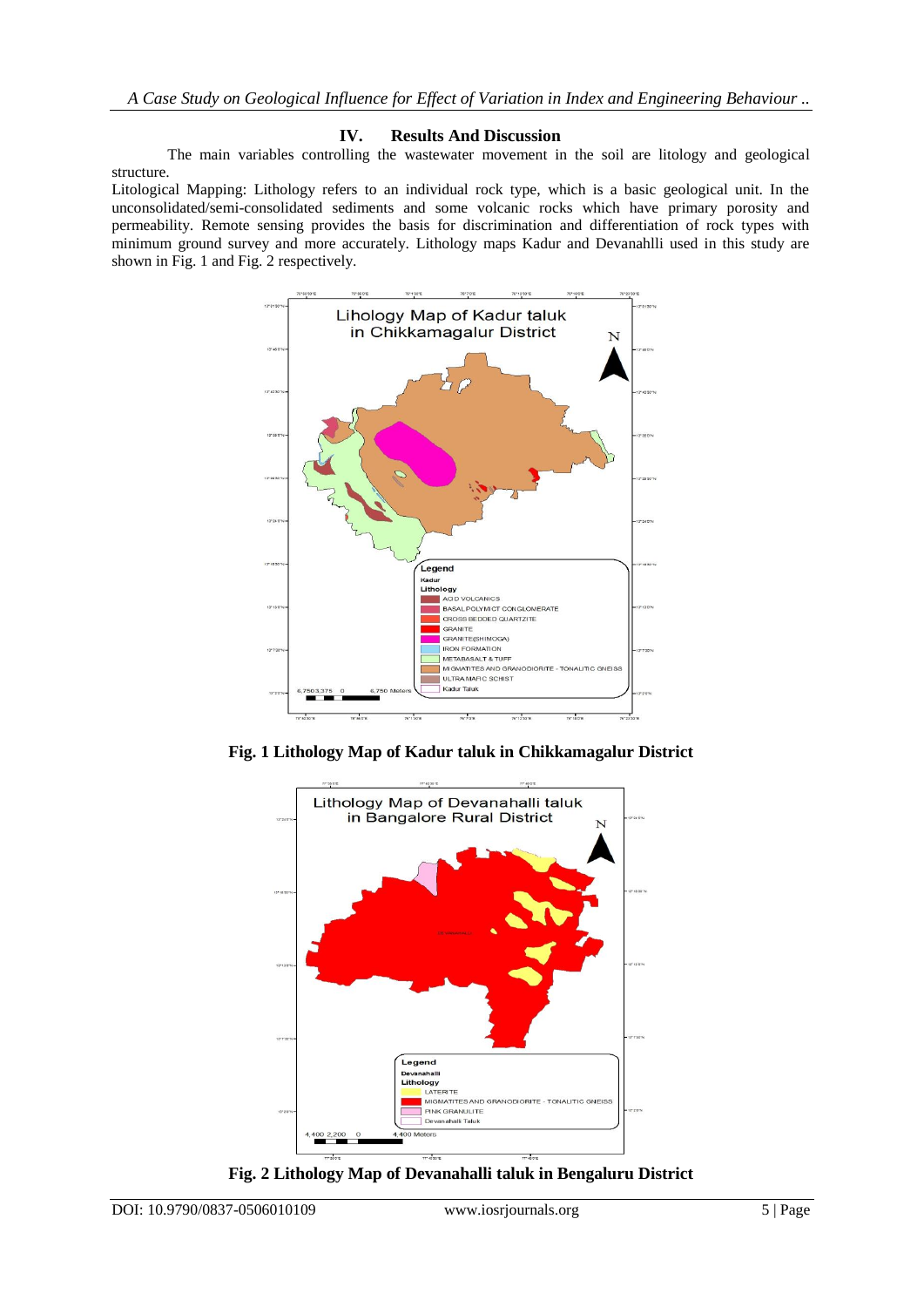Geolgical structures: In the hard rock areas the movement and occurrence of groundwater depends mainly on the secondary porosity and permeability resulting from structural discontinuities like lithologic contacts, bedding and cleavage planes, unconformities, folds, faults, fractures, joints etc. These structurally weak planes act as conduits for wastewater movement and introduce an element of directional variations in hydraulic conductance. Fig. 3 and Fig. 4 shows the geological structure maps referred in this paper.



**Fig. 3 Soil texture Map of Kadur taluk in Chikkamagalur District**



**Fig 4 Soil texture Map of Devanahalli taluk in Bengaluru District**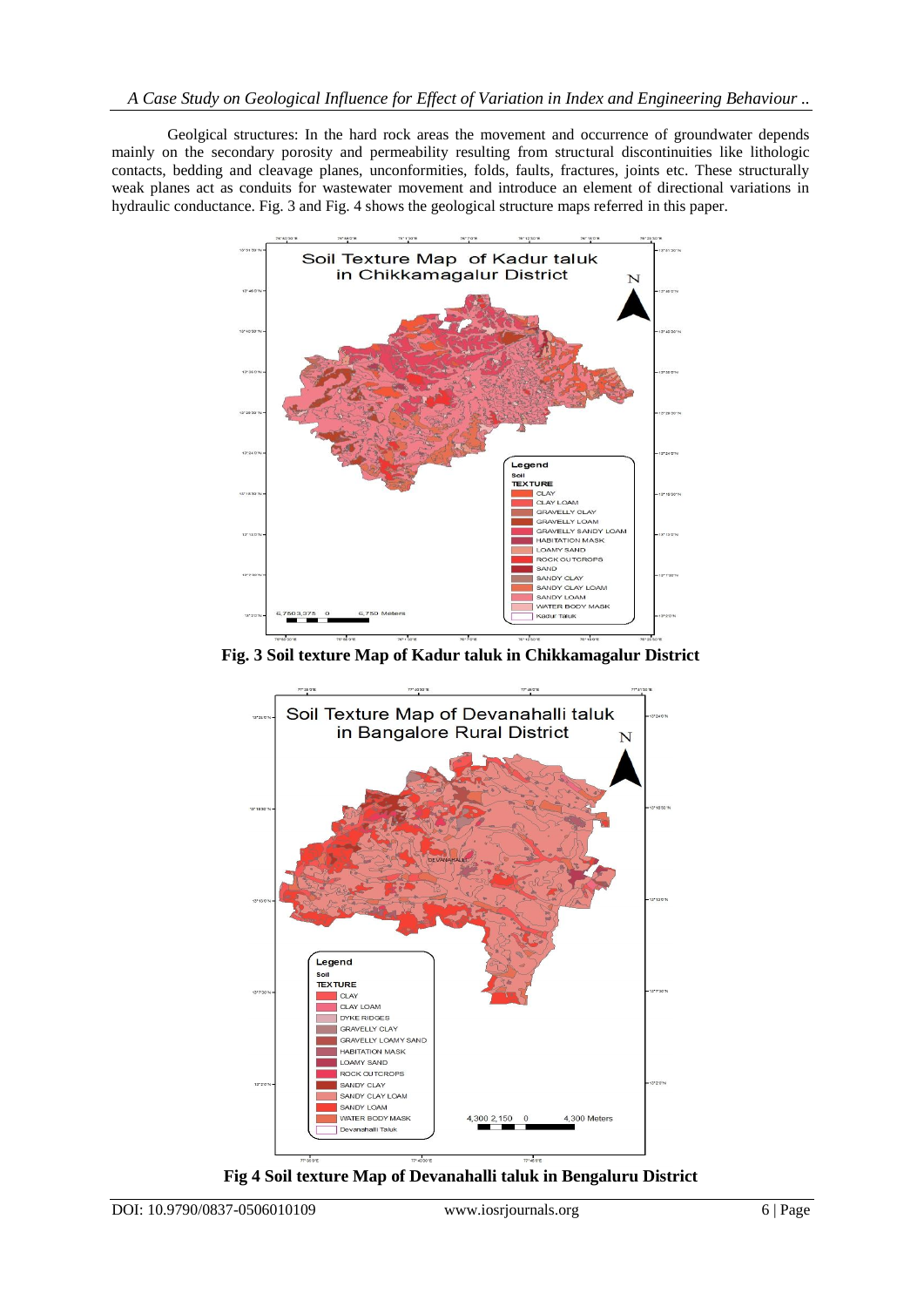From Fig 5 it is observed that addition of acidic effluent reduces the liquid limit from 7% to 14% when Black Cotton Soil is contaminated with 10% to 100% with an increment of 10% by weight of soil. However, in comparison with other percentage of acidic effluent, 30% of acidic effluent in Black Cotton Soil having liquid limit value nearer to Black Cotton Soil alone. From Fig. 6 it has been observed that Black Cotton Soil treated with varying percentage of acidic effluent substantially improves the strength in terms of Comparative Variation Number (CVN) for all combination except for Black Cotton Soil with 30% acidic effluent.



**Fig 5 Liquid Limit of Black Cotton Soil (BCS) treated with varying concentration of acidic effluent** 



 **Fig 6 Unit weight – water content relationship of Black Cotton Soil (BCS) treated with Varying percentages of acidic effluent concentration**

Fig 6 shows that, Black Cotton Soil treated with varying percentage of acidic effluent increases the maximum dry density and reduces optimum moisture content for all the acidic effluent (Shivaraju et al., 2011) concentrations[8]. It is also been observed that addition of acidic dyeing effluent shifted compaction curve to the left side of optimum on compared with soil treated with tap water. This may be due to the increase in workability of matrix in presence of acidic effluent. Comparative study has been carried out by comparing soil treated with tap water, acidic effluent in their isolated condition.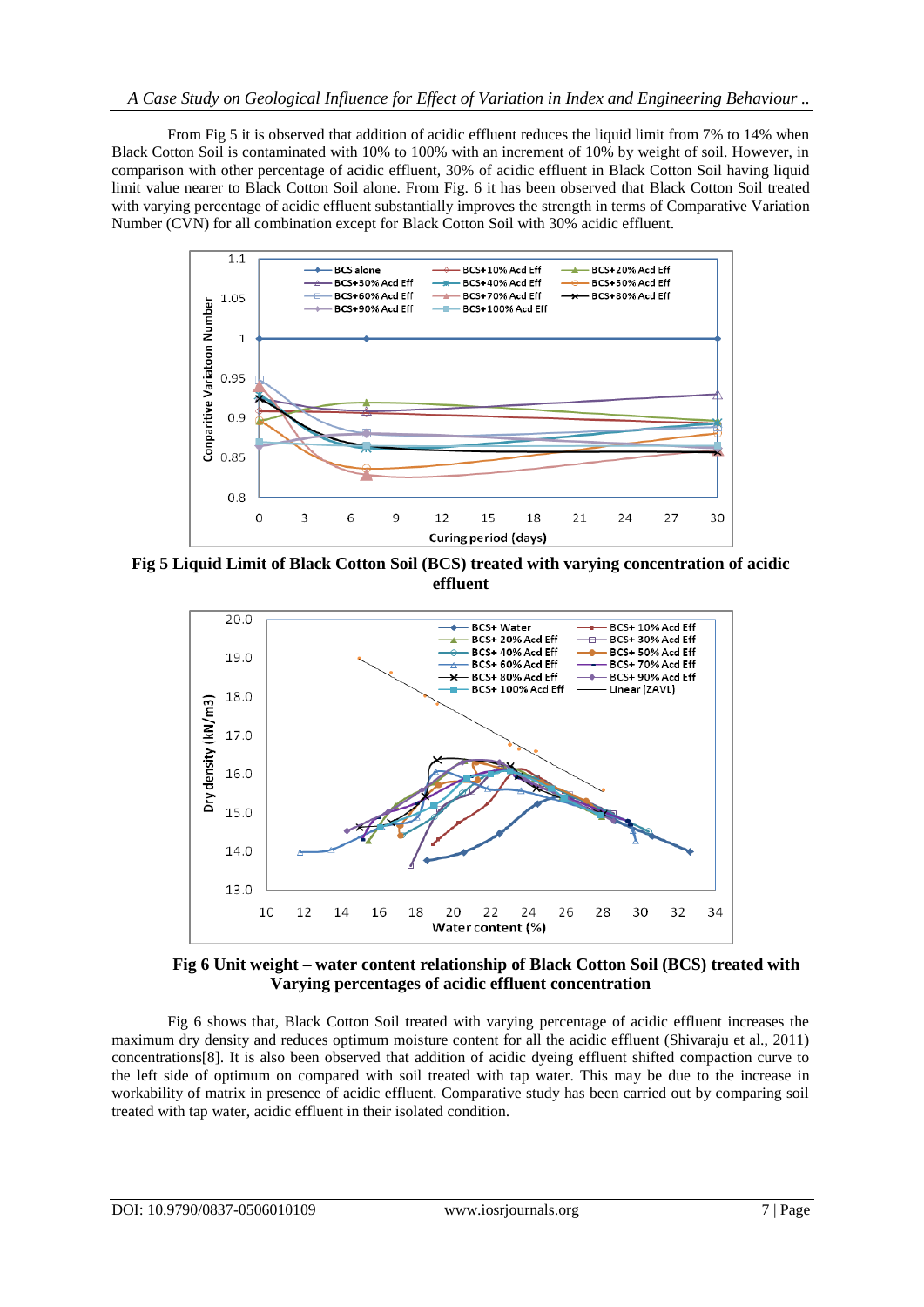

**Fig 7 Unconfined Compressive Strength of Black Cotton Soil (BCS) treated with varying concentration of acidic effluent**

 From the Fig.5 and Fig.7 it has been observed that Black Cotton Soil with 30% acidic effluent having higher liquid limit, because of that diffused double layer of clayey soil in the range of  $10A<sup>0</sup>$  to  $10.2A<sup>0</sup>$  thickness. Hence upon application of unconfined compressive stress due to lack of conformity in conduction of unconfined compressive strength test with sudden collapse of diffused double layer upon application of compressive pressure leads to very high development of pore pressure which causes immediate failure, hence from Fig.5 and Fig.7, the Comparative Variation Number from liquid limit and unconfined compressive strength tests, it is concluded that Black Cotton Soil with 30% acidic effluent has higher liquid limit and lower unconfined compressive strength. Whereas form Fig.5, it is observed that Black Cotton Soil with 60% acidic effluent, the decrease in the liquid limit is 11.6% and for same combination, the unconfined compressive strength in terms of Comparative Variation Number is higher and it is also observed form the graph that Black Cotton Soil contaminated with 70% acidic effluent has lower liquid limit at 30 days curing period on compared with Black Cotton Soil alone, the decrease in liquid limit is 12.9%. But form Comparative Variation Number between Black Cotton Soil with 70% acidic effluent at 30 days curing even though it is having lowest liquid limit on compared to Black Cotton Soil alone whose Comparative Variation Number is 1.43, however, Black Cotton Soil with 60% acidic effluent having liquid limit lower than Black Cotton Soil alone and higher than 70% acidic effluent, but Comparative Variation Number is 1.66. Hence, there is a break point beyond which further reduction of liquid limit will not have appreciable improvement in unconfined compressive strength in terms of Comparative Variation Number. Hence it may be concluded that, Black Cotton Soil contaminated with 60% acidic effluent will treated as optimum.

#### **V. Conclusions**

Based on extensive review of literature followed by discussions on laboratory results following conclusions were drawn

- 1) From remote sensing and GIS maps Kadur taluk, Chikkamagalur district has shown traces of acid and iron volcanic during solidification of molten mass magma.
- 2) From remote sensing and GIS soil texture map, Kadur soil is highly clayey in nature whereas soil in Vijayapura of Devanahalli taluk, Bengaluru district is a mixture of gravelly clayey to sand clayey loam.
- 3) Kadur soil treated with 30% acidic effluent (by weight of soil) will have a liquid limit very close to Black Cotton Soil alone, whereas with 60% acidic effluent (by weight of soil) the liquid limit substantially reduced. Hence from Comparison Variation Number (CVN) with various curing period, it is observed that, higher the liquid limit lower the Unconfined Compressive Strength with lower CVN.
- 4) Soil treated with 60% acidic effluent has shown higher CVN in terms of Unconfined Compressive Strength, whereas other combination will have comparative CVN within upper and lower limits of above two cases. Hence Kadur Black Cotton Soil can be allowed for contamination through 60% acidic effluent.
- 5) As from remote sensing and GIS maps even though Kadur Black Cotton Soil is having acidic volcanic traces, intrusion of upto 60% of that traces in foundation soil having beneficial effect. This may be because of rich in very high strength carrying capacity of iron.